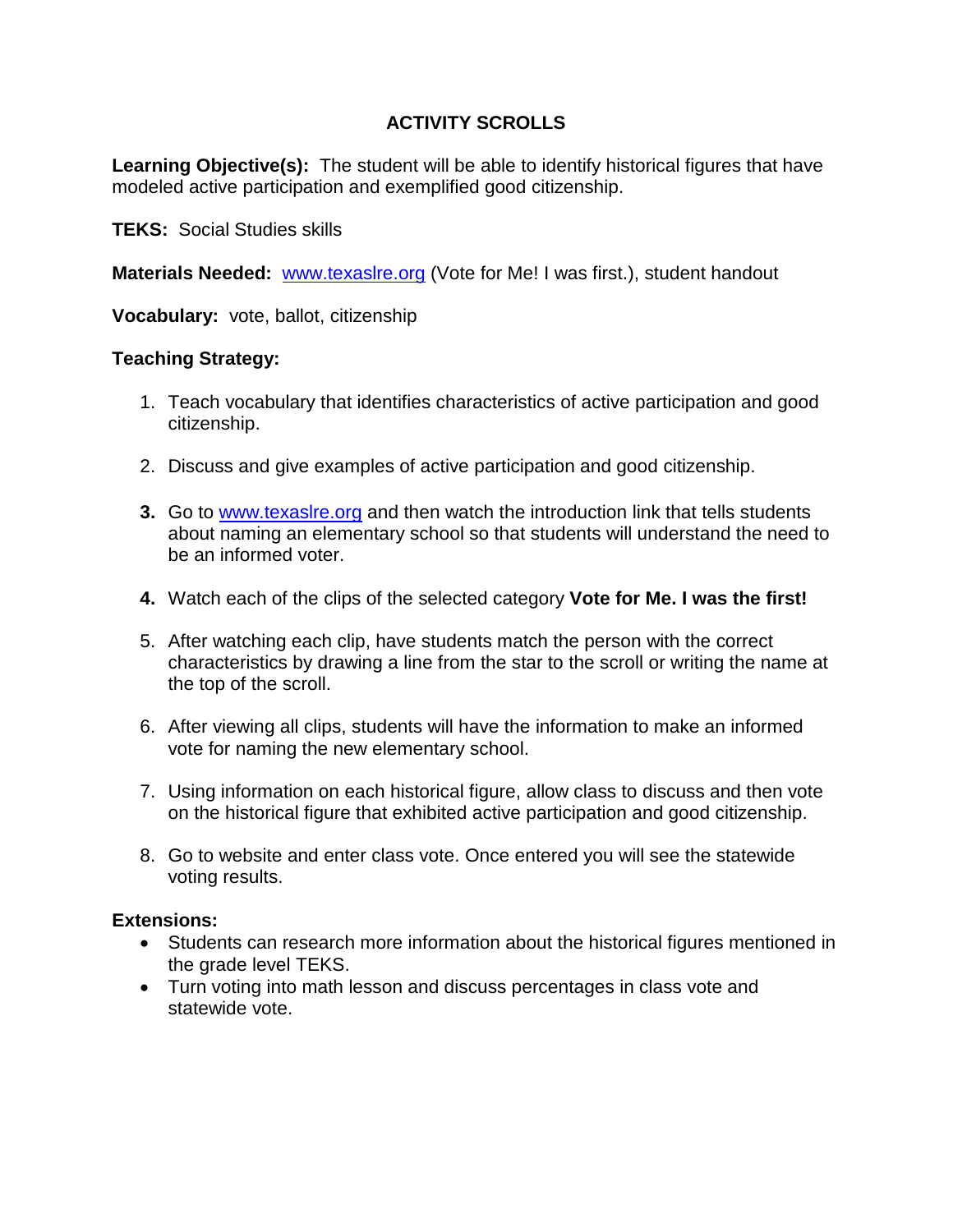#### **VOTE FOR ME! KINDERGARTEN**

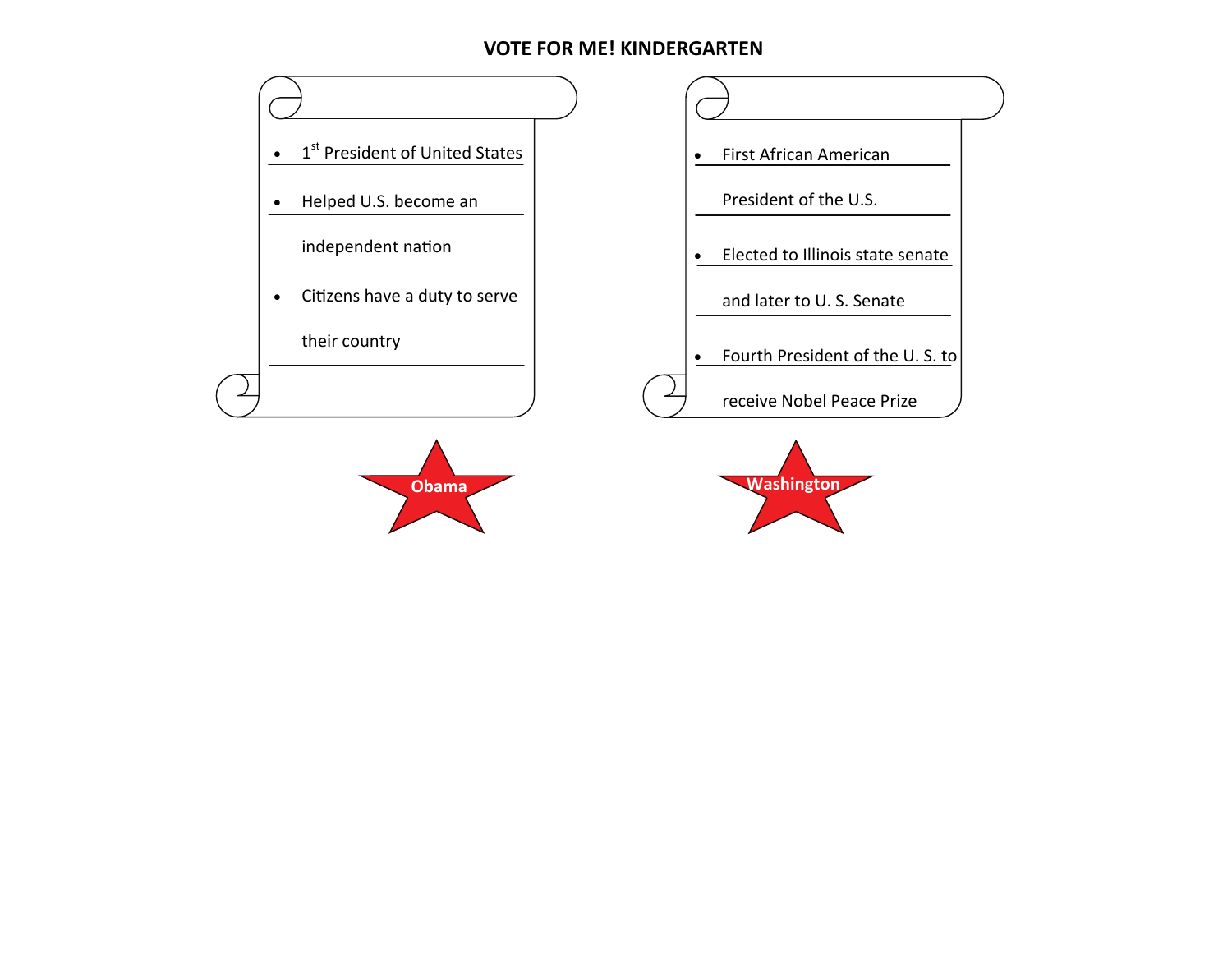#### **VOTE FOR ME! FIRST GRADE**

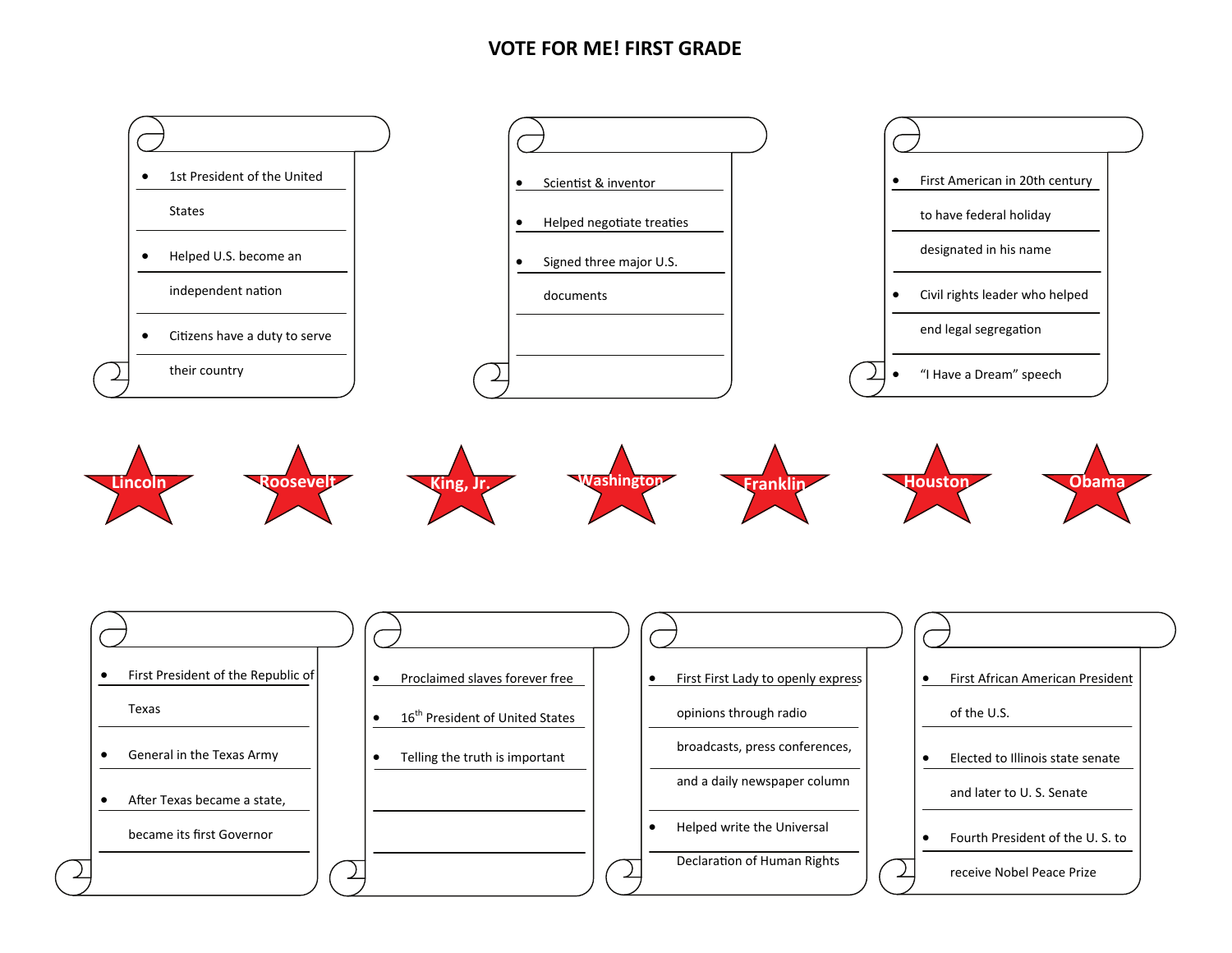## **VOTE FOR ME! SECOND GRADE**

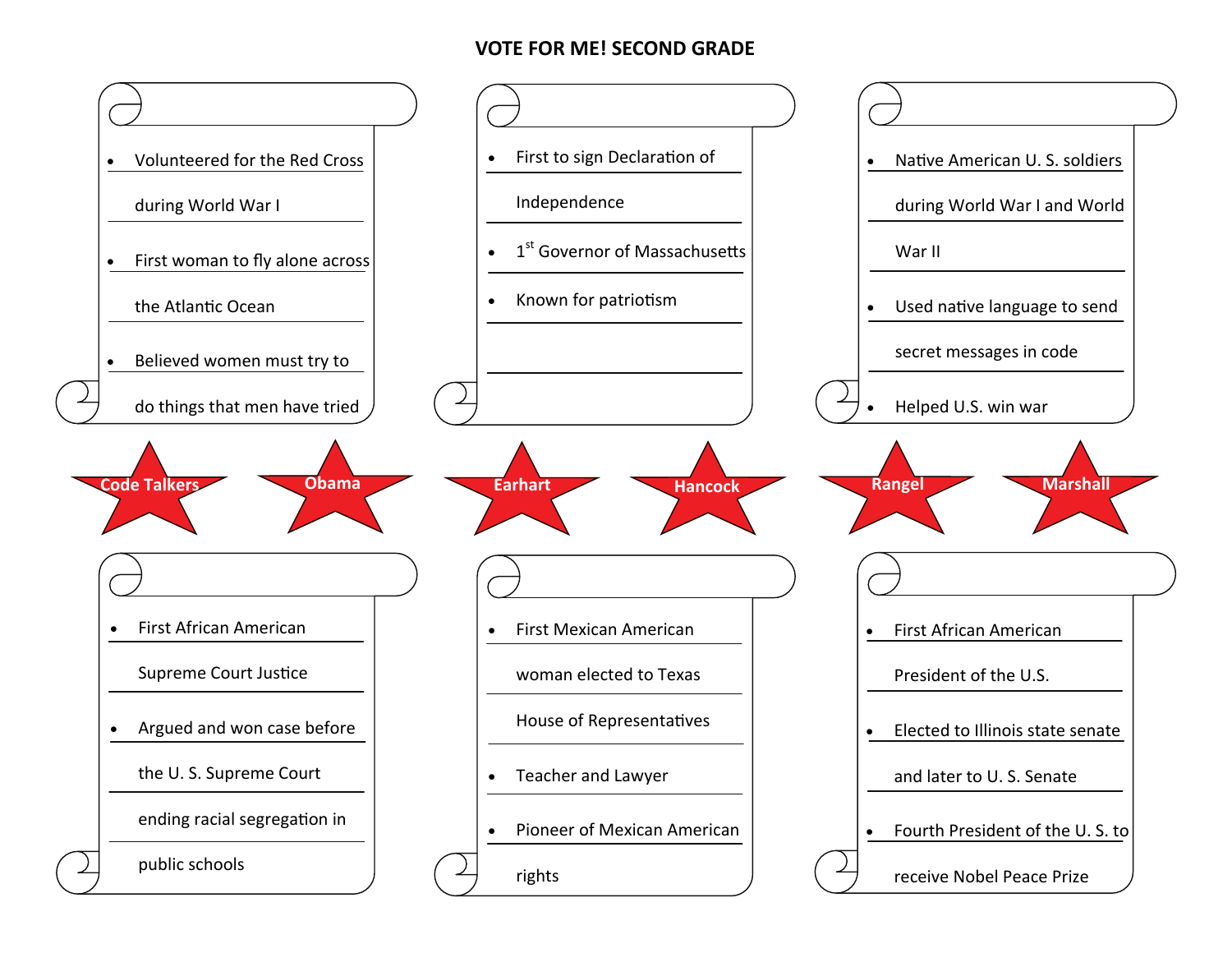### **VOTE FOR ME! THIRD GRADE**

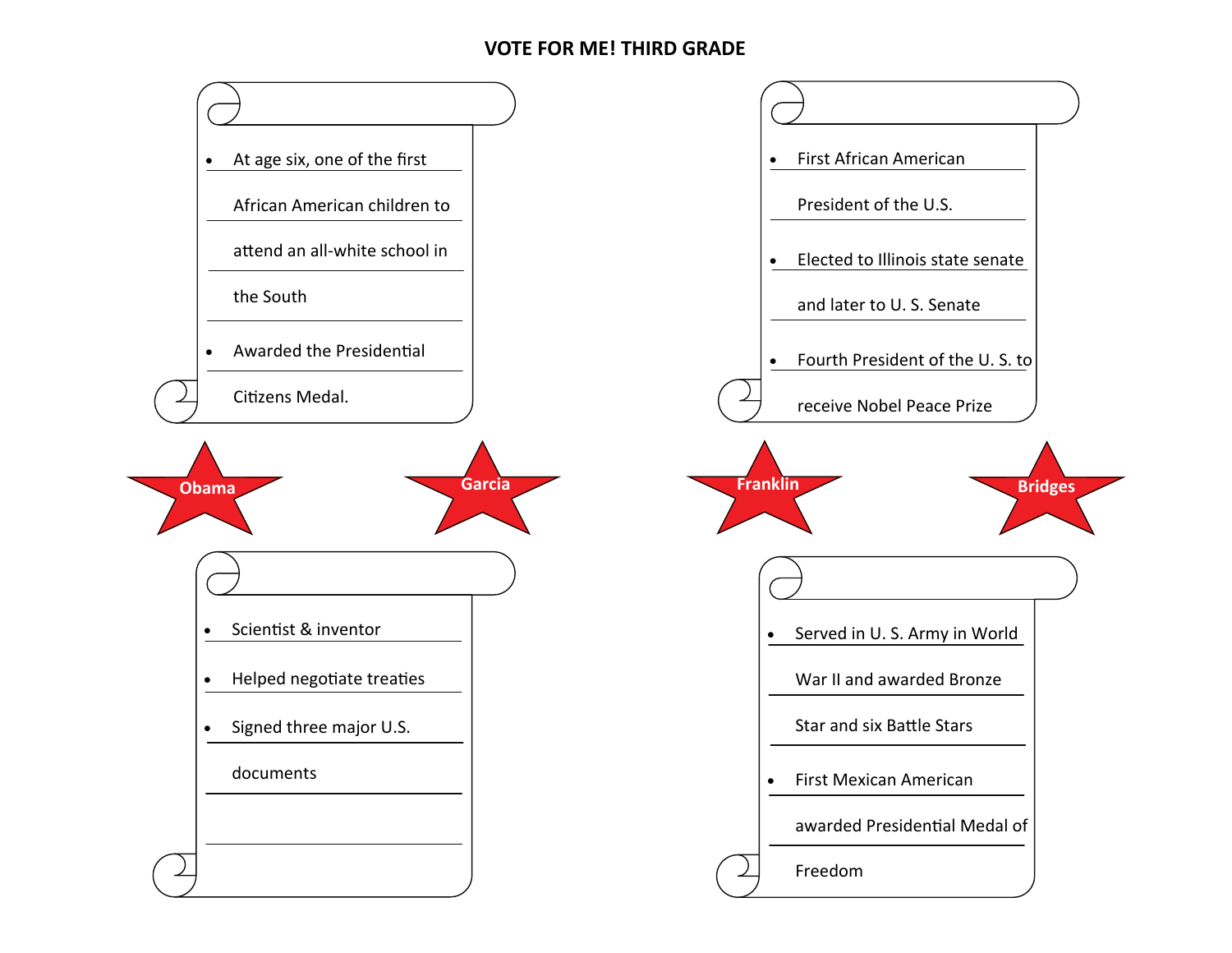# **VOTE FOR ME! FOURTH GRADE**

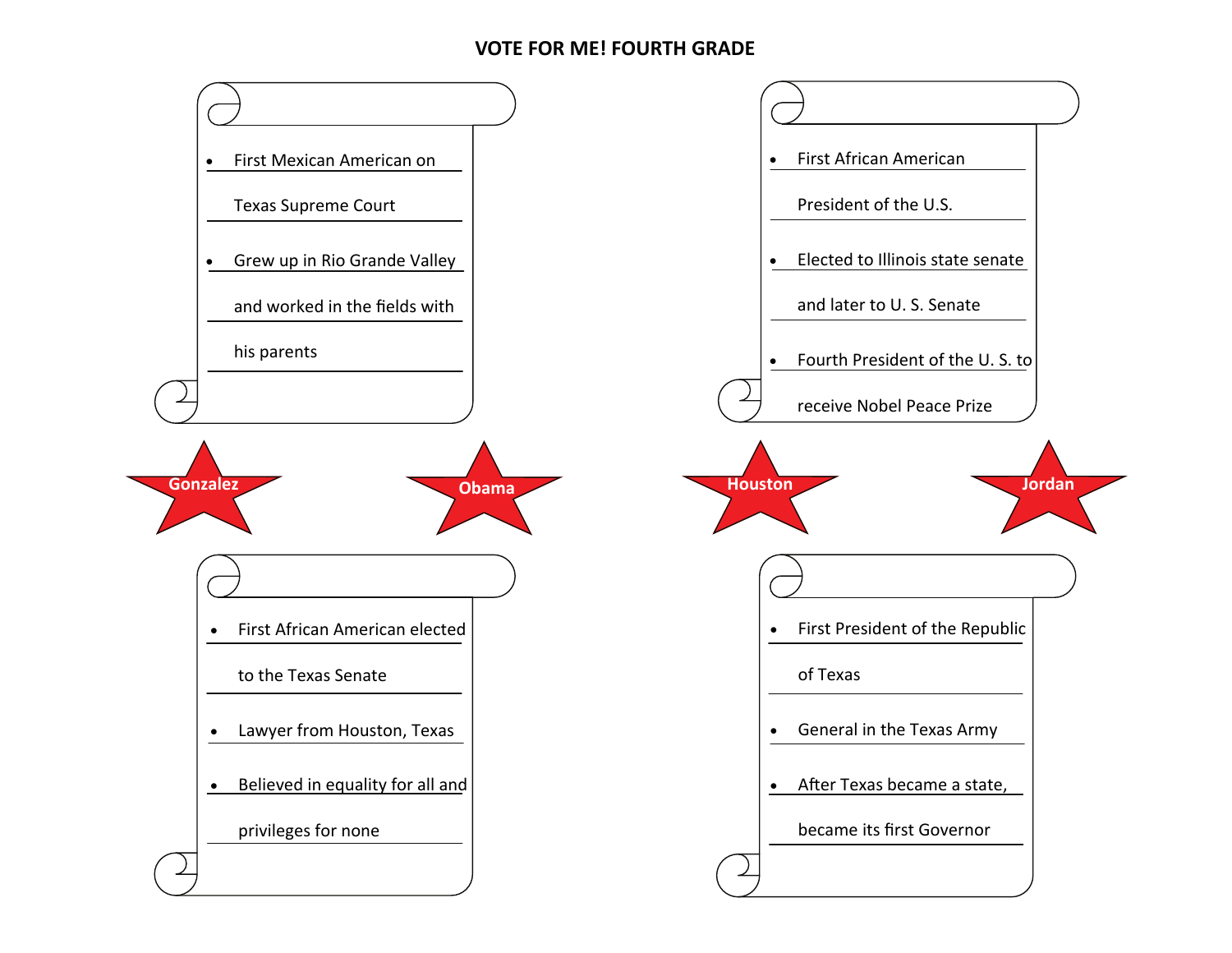#### **VOTE FOR ME! FIFTH GRADE**

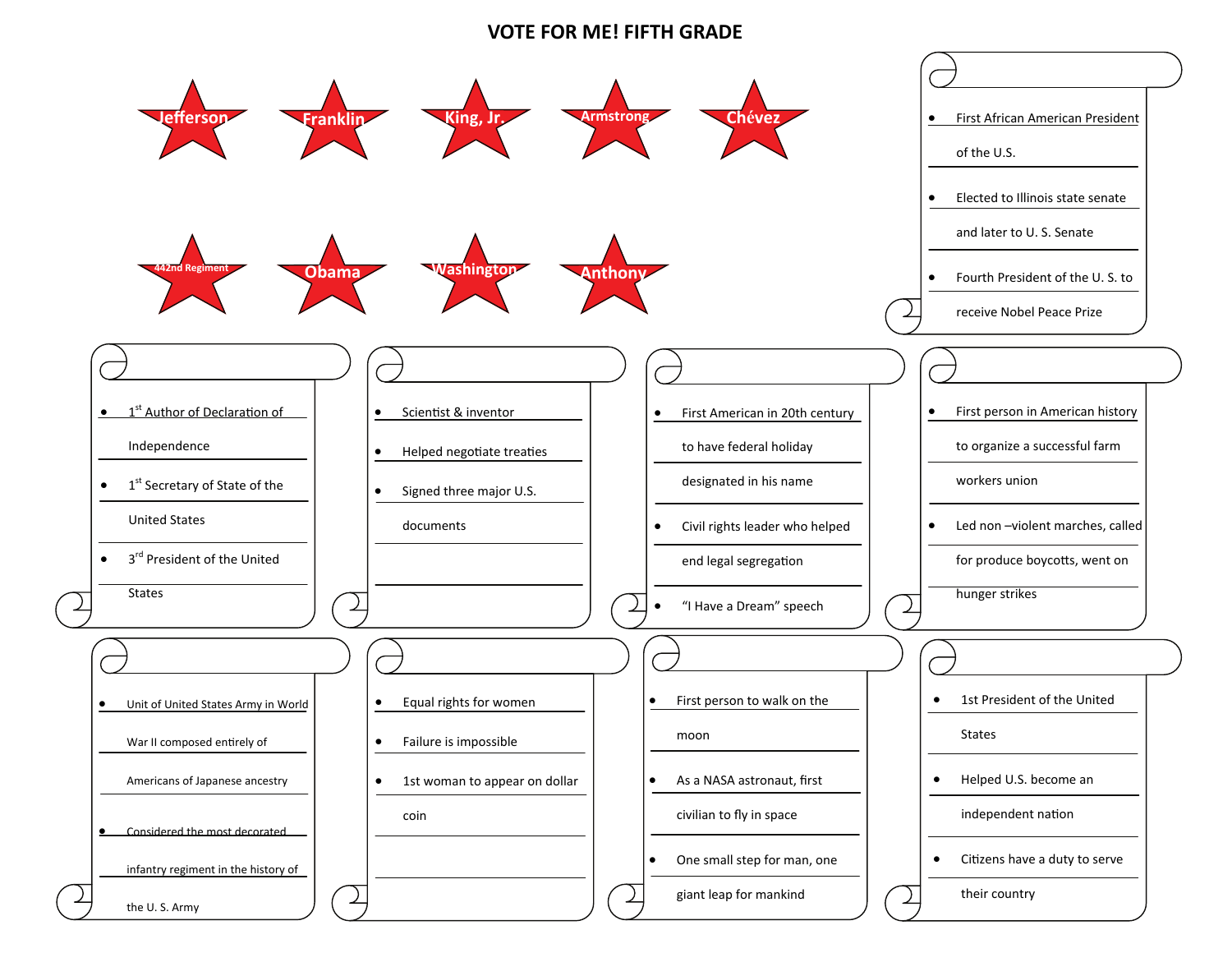# **VOTE FOR ME! CELEBRATE FREEDOM WEEK**

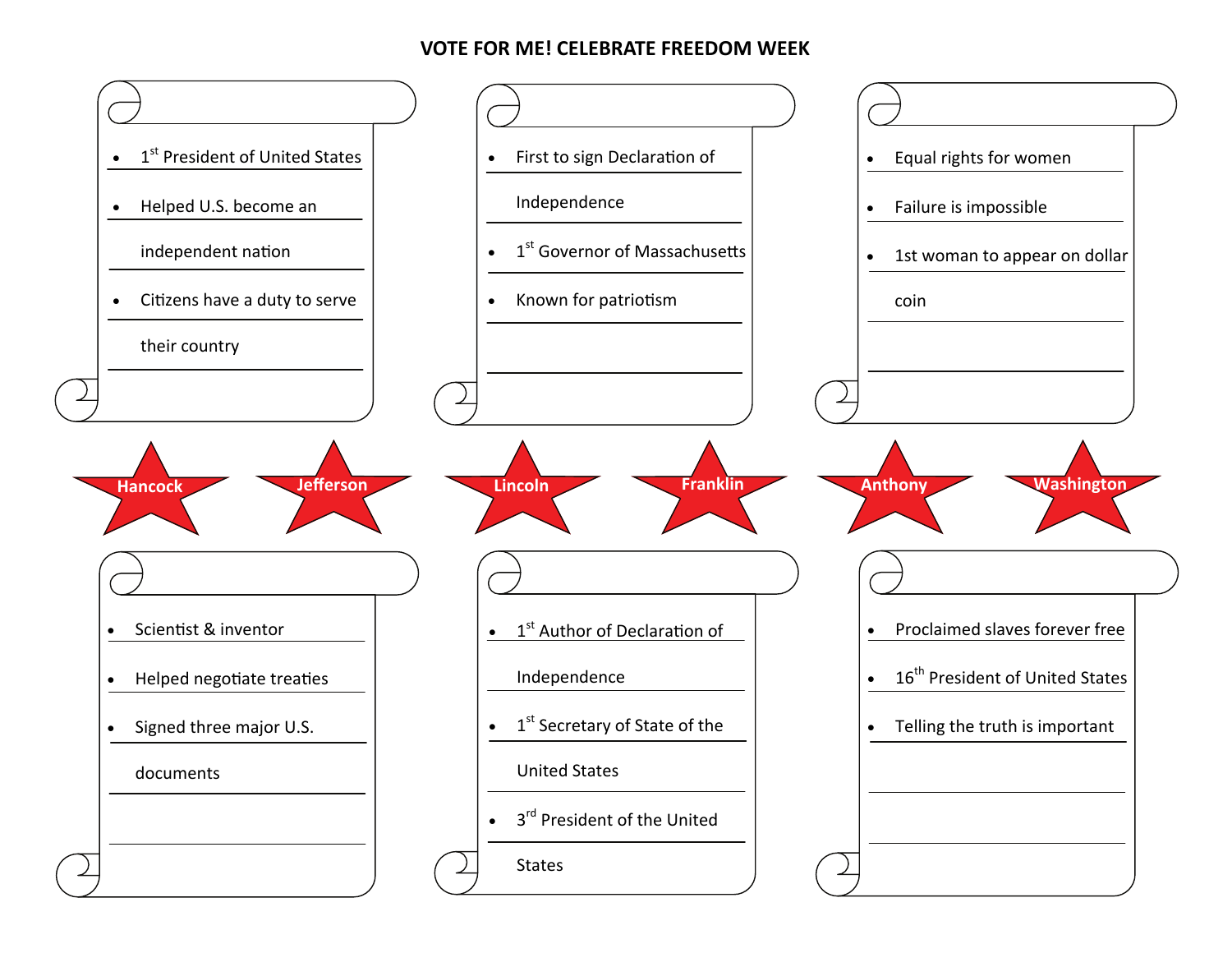# **VOTE FOR ME! CONSTITUTION DAY**

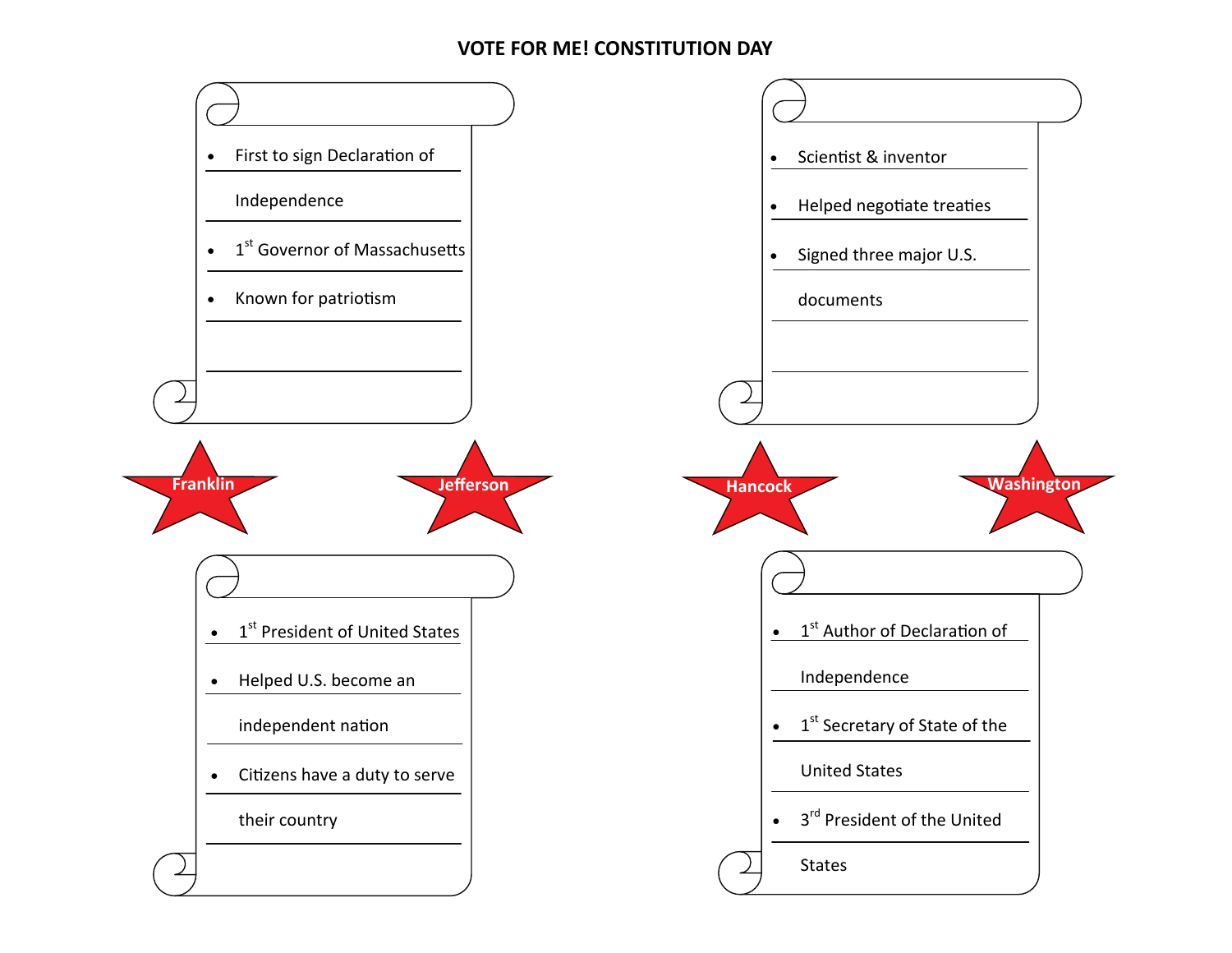# **VOTE FOR ME! HISPANIC HERITAGE MONTH**

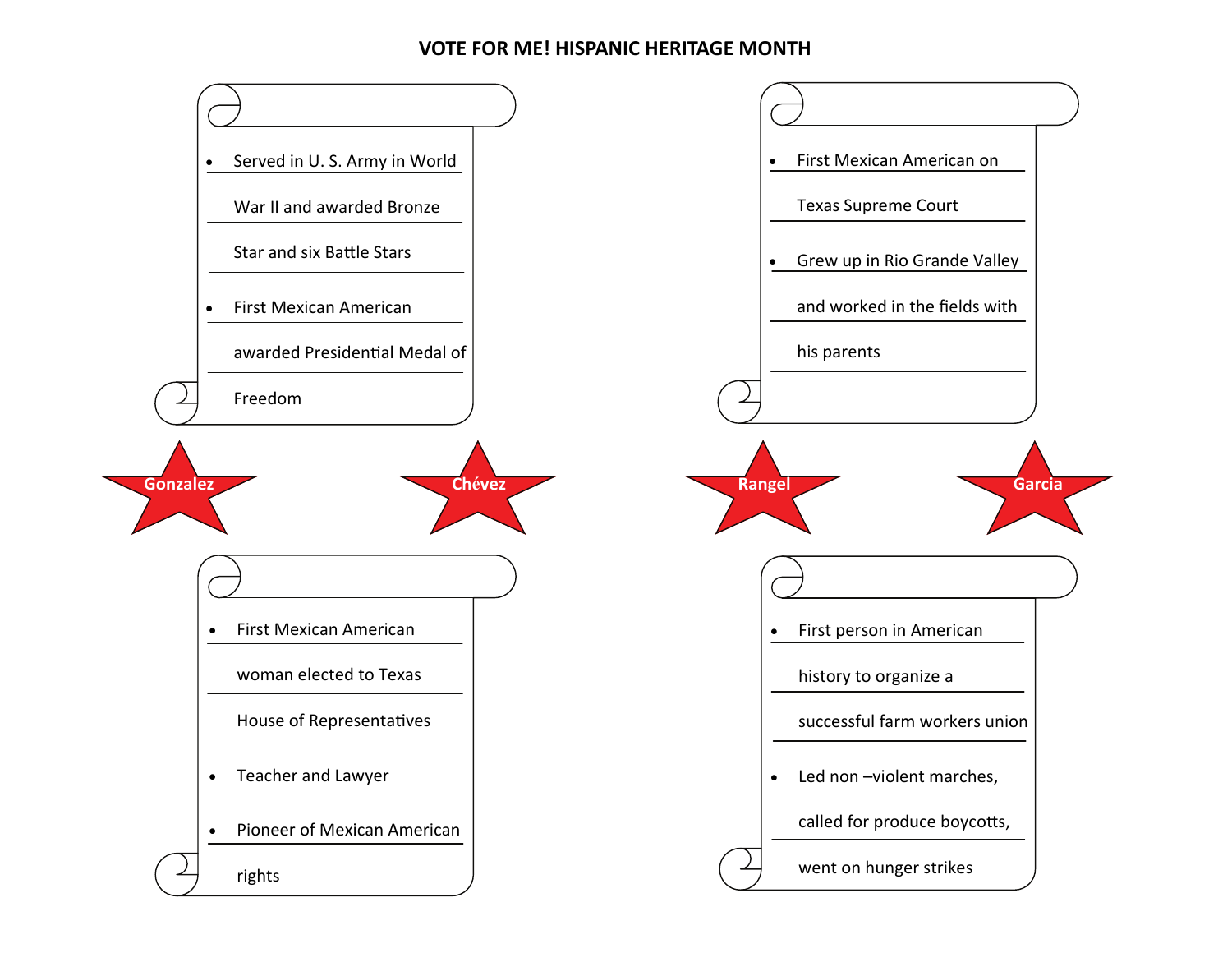## **VOTE FOR ME! WOMEN'S HISTORY MONTH**

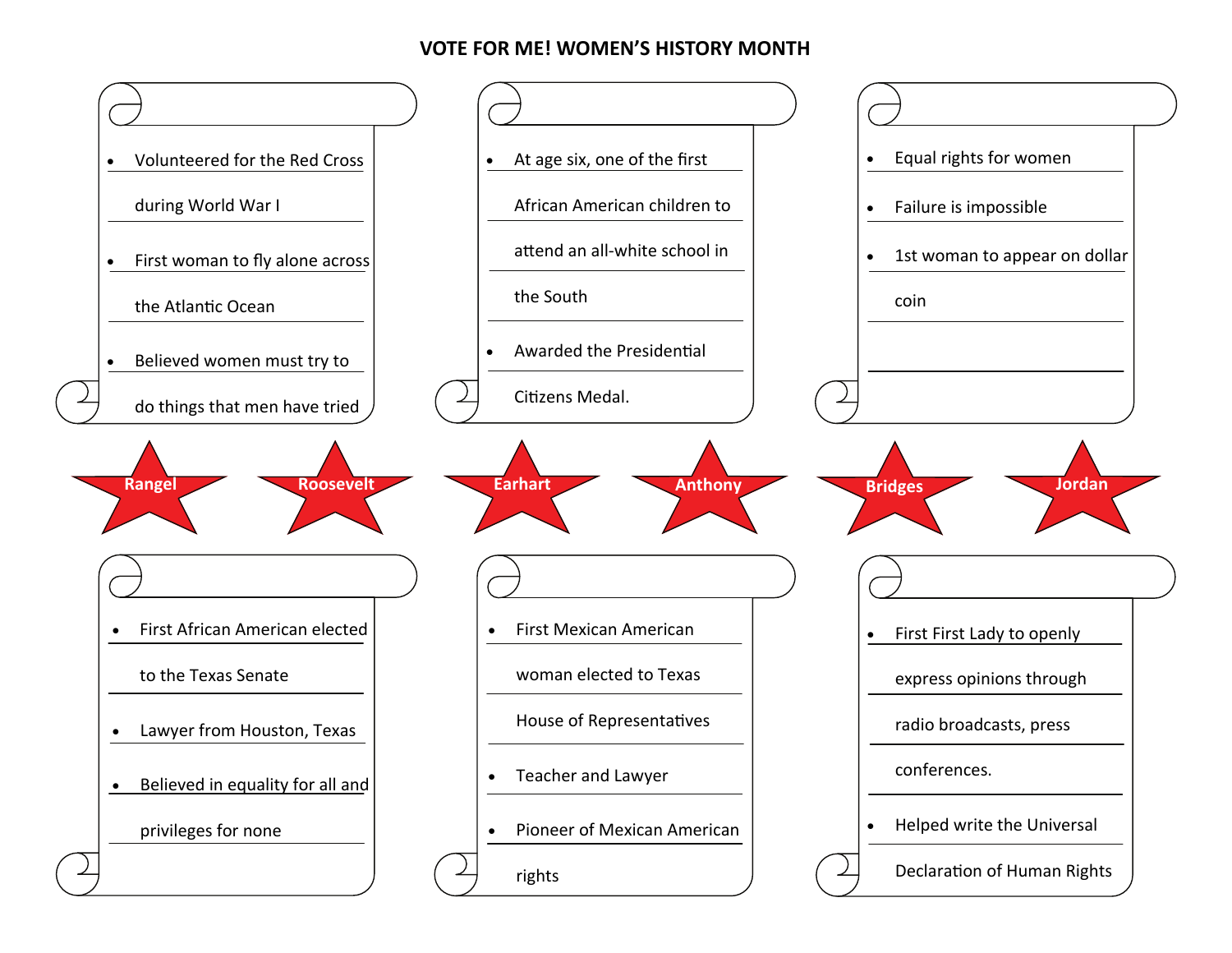## **VOTE FOR ME! PRESIDENT'S DAY**

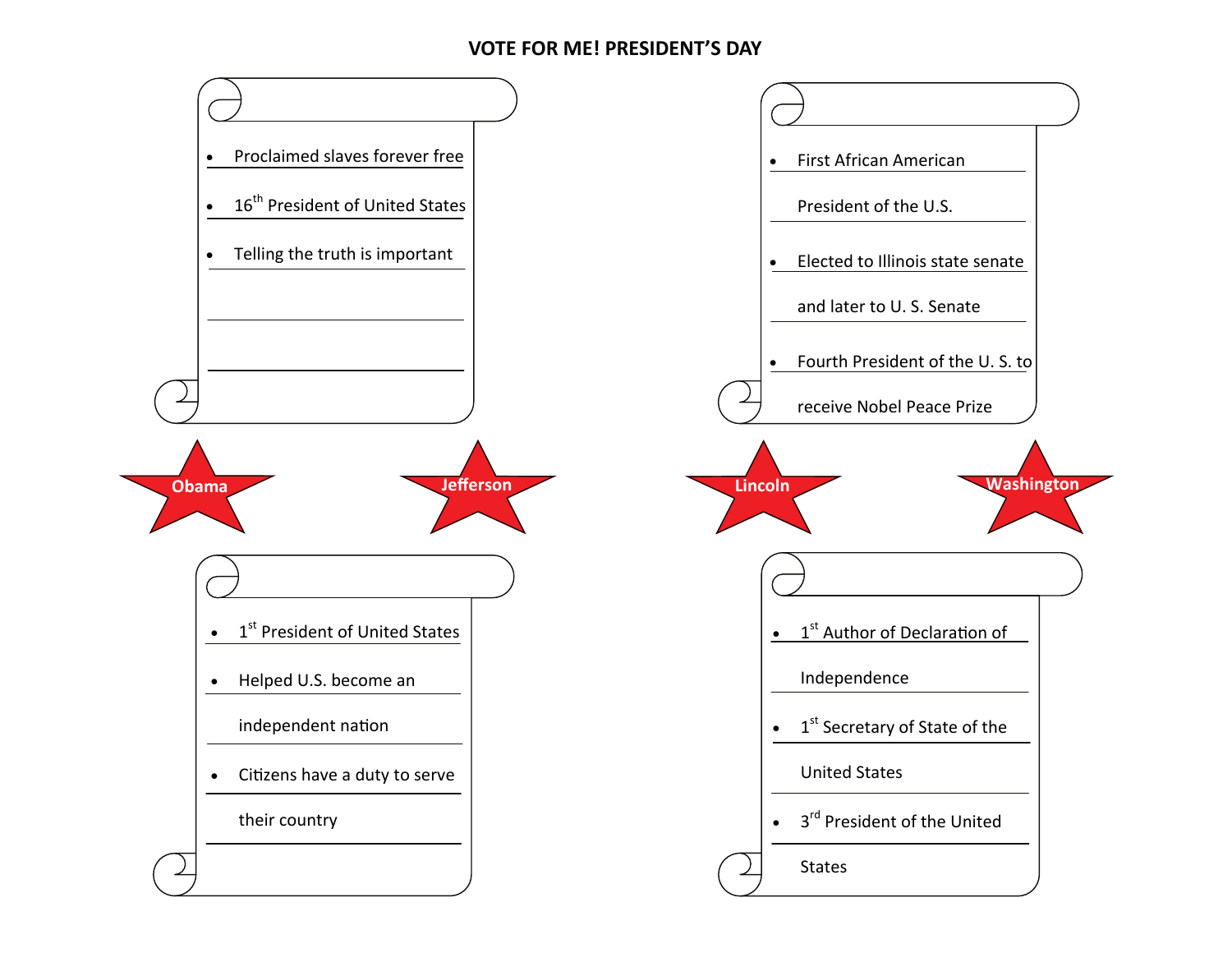# **VOTE FOR ME! BLACK HISTORY MONTH**





 $\bullet$  First African American elected to the Texas Senate Lawyer from Houston, Texas **•** Believed in equality for all and privileges for none

 $\bullet$  First African American Supreme Court Justice • Argued and won case before the U. S. Supreme Court ending racial segregation in

public schools

 $\bullet$  First American in 20th century to have federal holiday designated in his name  $\bullet$  Civil rights leader who helped end legal segregaƟon  $\bullet$ "I Have <sup>a</sup> Dream" speech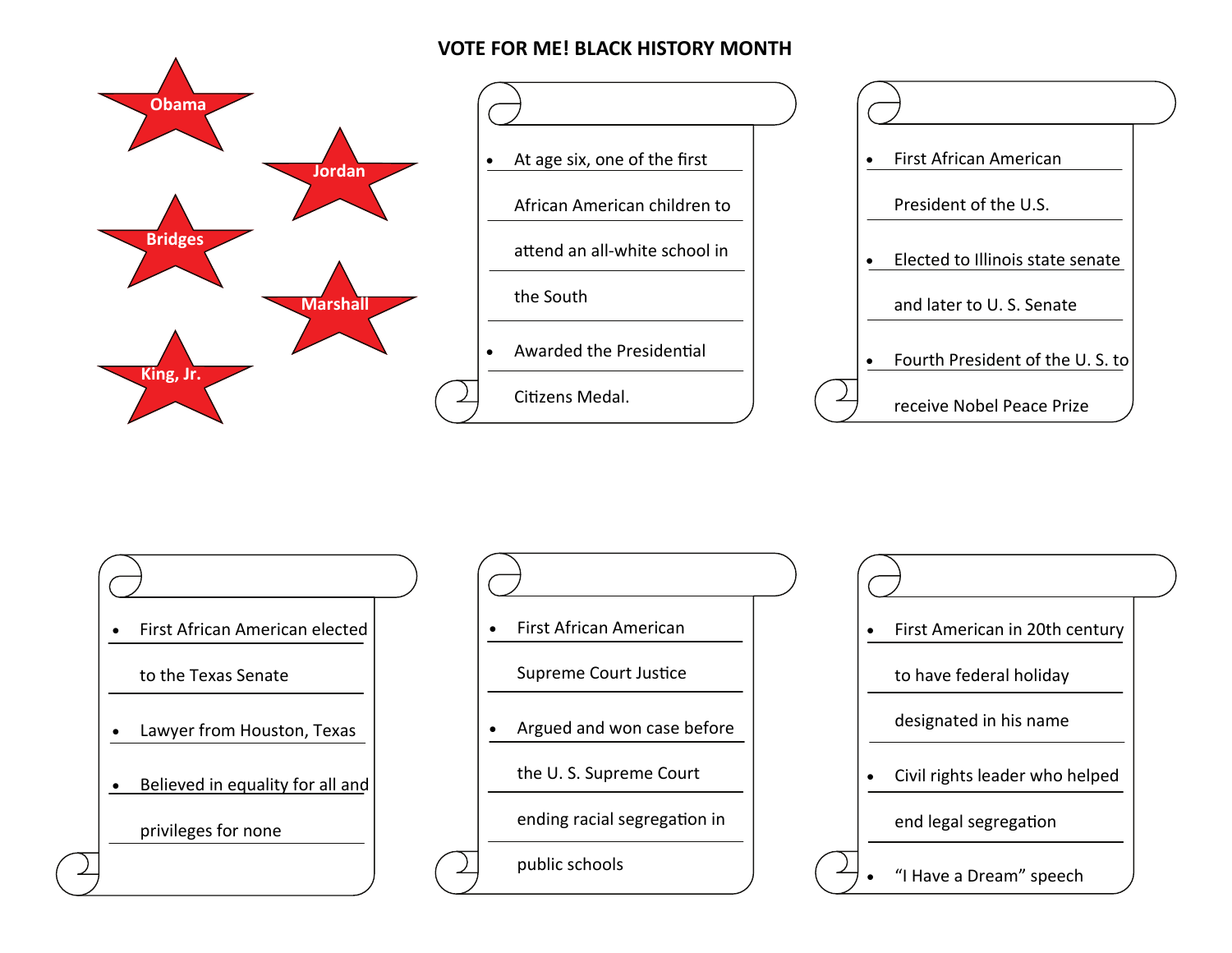#### **VOTE FOR ME! VETERAN'S DAY**